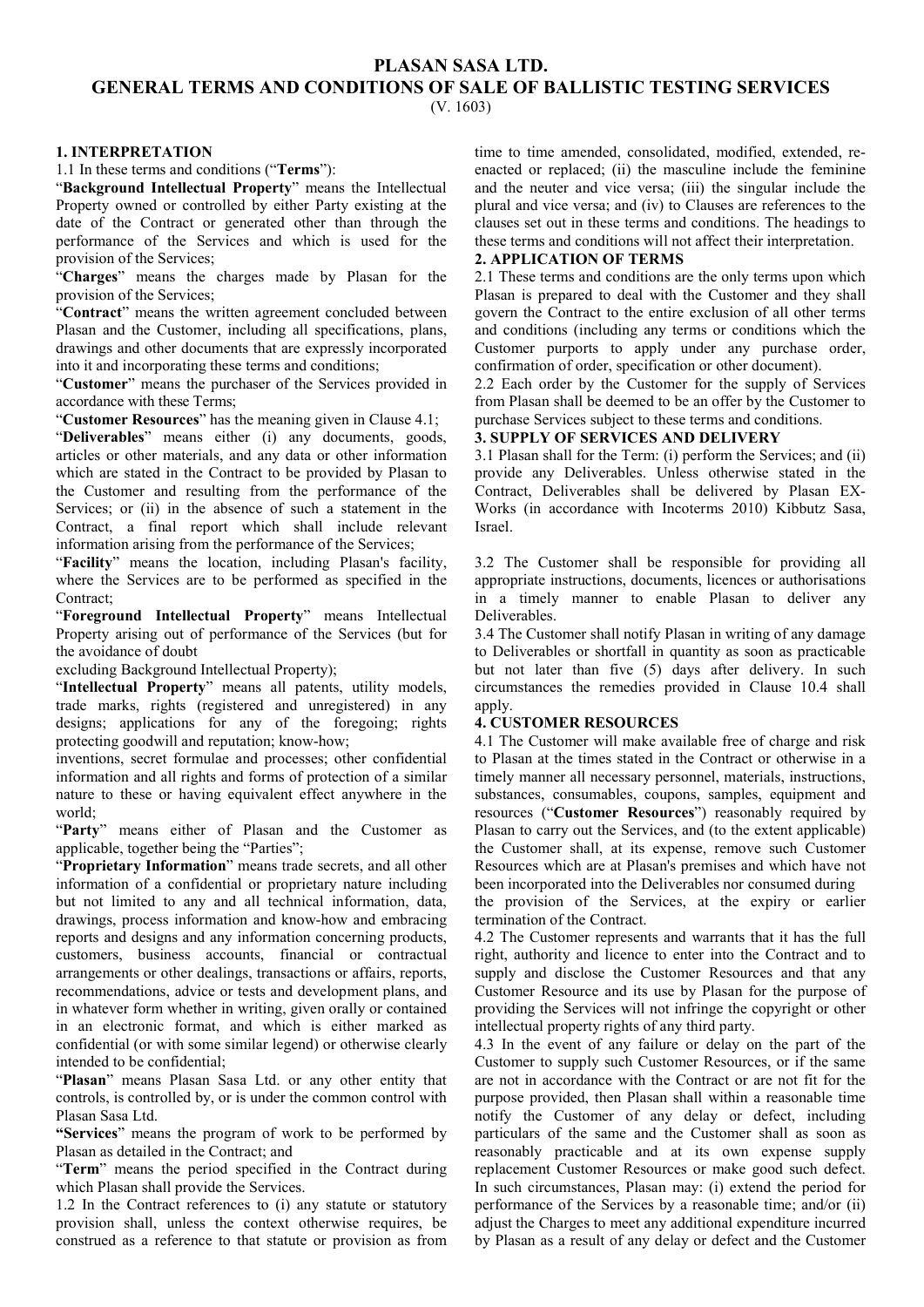shall pay such additional Charges; and/or (iii) serve notice under Clause 16.1.1; and/or (iv) terminate the Contract forthwith.

## 5. PRICE AND PAYMENT TERMS

5.1 Plasan shall invoice the Customer at the times stated in the Contract, or otherwise at the end of each month in which the Services are provided.

5.2 The Customer shall pay to Plasan the Charges in respect of the Services by bank transfer to a bank account nominated by Plasan within 30 days of submission of an invoice by Plasan.

5.3 Unless otherwise stated in the Contract, the Charges are exclusive of any Value Added Tax, sales tax or similar, and any other taxes, duties or imposts chargeable thereon all of which shall be payable by the Customer as an additional charge. All payments due from the Customer shall be made without deduction of any set-offs, taxes, charges and other duties (including any withholding or income taxes).

5.4 If the Customer disputes any invoice or part thereof, the Customer shall immediately notify Plasan in writing of the reasons therefore. The Customer shall immediately pay the undisputed portion of the invoice and the Parties shall seek to resolve the dispute within 14 days, and in the absence of a resolution the provisions of Clause 20 (Dispute Resolution) shall apply. Upon resolution of the dispute, such sum as is agreed by the Parties as payable shall be paid immediately to Plasan, together with any interest due under Clause 5.5.

5.5 If the Customer fails to pay Plasan any sum due pursuant to the Contract, the Customer will be liable to pay interest at a rate of 5% per annum to Plasan on such sums from the due date for payment.

Such interest shall accrue on a daily basis until payment is made, whether before or after any

judgement.

5.6 Whenever under the Contract any sum of money shall be recoverable from or payable by the Customer, Plasan may deduct the same from any sum then due to the Customer under the Contract or any other contract between Plasan and the Customer.

# 6. INTELLECTUAL PROPERTY RIGHTS

6.1 Ownership of Background Intellectual Property shall remain unaffected by the Contract.

6.2 Ownership of any and all Foreground Intellectual Property shall vest exclusively in Plasan and/or its contractors.

6.3 On delivery of any Deliverables and receipt by Plasan from the Customer of the Charges, Plasan shall grant to the Customer a non-exclusive, royalty-free right and licence to use the Intellectual Property in the Deliverables solely for the purposes expressly stated in the Contract as being the purposes for which the Deliverables are supplied or, if no such purpose is stated, solely for the purposes of its internal testing and evaluation of the Deliverables (not involving their commercial use or disclosure to any third party).

6.4 The Customer shall at Plasan's request (and shall procure that its employees, agents or officers) carry out all reasonable acts (including prompt signature of documents) necessary to vest ownership of Foreground Intellectual Property in accordance with this Clause 6.

6.5 The Customer undertakes not itself, nor to assist or authorise or purport to authorise any third party to reverseengineer, decompile, copy or reproduce all or any part of the Deliverables nor seek or attempt to do so or to otherwise gain

access to any Proprietary Information contained or incorporated in the Deliverables nor to use the same and/or any Intellectual Property in the Deliverables for any purpose outside the scope of the license granted to it by Clause 6.3.

# 7. RISK AND TITLE

7.1 Any Deliverables shall be at the risk of the Customer from the time of delivery in accordance with Clause 3.

7.2 Ownership of any and all documents, drawings, designs information, data, software, databases, information and/or Deliverables (and any copies thereof) produced under the Contract shall vest exclusively in Plasan and, upon request from Plasan, the Customer shall return the same to Plasan and not retain any copies.

7.3 The Customer grants Plasan, its agents and employees an irrevocable licence at any time to enter any premises, on reasonable notice, where such Deliverables are or may be stored in order to inspect them, or, where the Customer's right to possession has terminated, to recover them.

7.4 Any Customer Resources provided to Plasan under the Contract shall be entirely at the Customer's risk.

# 8. PLASAN'S PERSONNEL

8.1 The Customer undertakes during the term of the Contract and for 12 months after completion or earlier determination of the Contract not to solicit or make an offer of employment (or an offer for services) to any Plasan employee, officer or agent engaged in performance of the Services.

# 9. WORK PERFORMED ON PLASAN'S OR CUSTOMER'S PREMISES

9.1 The Customer's employees, agents and representatives shall abide by such regulations, including security and health and safety regulations, as are applicable to their presence on Plasan's premises. A copy of those regulations will be available from Plasan on demand.

9.2 Plasan shall have the right to require the removal from its premises of anyone disobeying such regulations and reserves the right to refuse entry to its premises to any person whom it considers unsuitable.

9.3 Where the Contract requires Plasan to perform Services at the Customer's premises, the Customer shall be responsible for arranging, in good time and at its own expense, all permits, licences or other permissions necessary to enable Plasan's employees, agents and representatives to gain access to, and perform the Services at, such premises. Plasan's employees, agents and representatives working on the Customer's premises shall abide by such regulations detailed in the Contract as are applicable to their presence on the Customer's premises.

# 10. WARRANTY AND EXCLUSIVE REMEDY

10.1 Plasan warrants that it shall use reasonable skill and care in performance of the Services, but makes no warranty that all or any of the Deliverables will be suitable to enable the Customer to achieve any particular purpose even when such purpose has been notified to Plasan.

10.2 Plasan makes no warranty that all or any of the Deliverables will not infringe the rights of any third party.

10.3 Plasan makes no warranty and accepts no liability for the use made of all or any of the Deliverables by the Customer or by any third party who has obtained such Deliverables directly or indirectly from the Customer and the Customer hereby indemnifies Plasan from and against any claims against Plasan arising from or relating to any use of the Deliverables.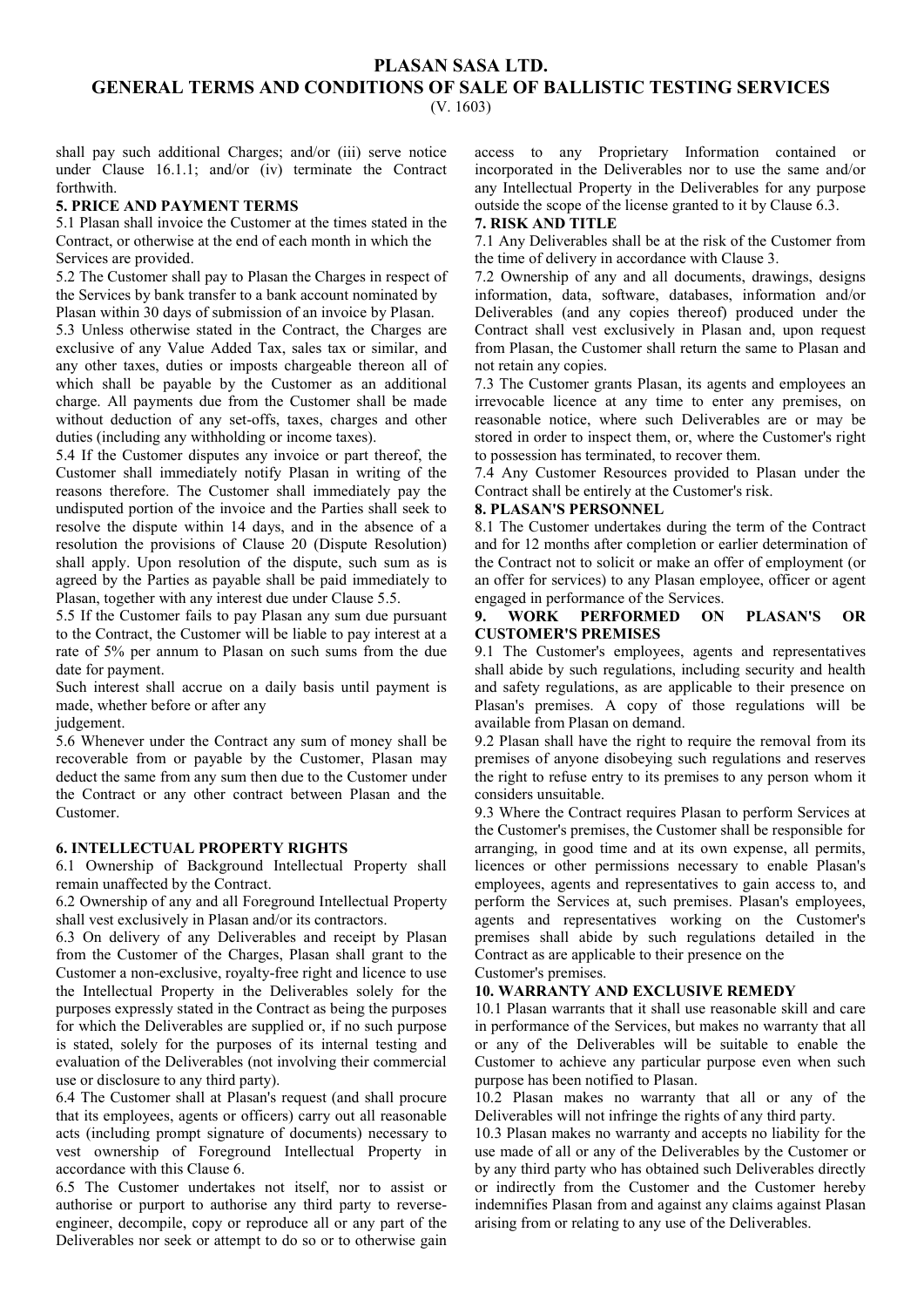10.4 Subject to Clause 10.5 below, if any defect or fault is found to exist in the Deliverables resulting from the performance of the Services not in conformance with the warranty in Clause 10.1, Plasan shall at its option either (i) reperform the relevant Services or part thereof; and/or repair or replace any Deliverables (or the defective part) or (ii) refund such proportion of the Charges paid to Plasan by the Customer for the Services as is reasonable, PROVIDED THAT, if Plasan so requests, the Customer shall, at the Customer's expense, return any Deliverables or the part which is defective to Plasan. The Customer shall reimburse Plasan's costs of inspecting any Deliverables and returning them to the Customer (at the Customer's risk) where no defect is found or any defect has arisen in circumstances listed in Clause 10.5.

10.5 Plasan shall have no liability of any kind for breach of its warranty in Clause 10.1 in circumstances where:

10.5.1 the Customer fails to give written notice of the alleged breach to Plasan within ten (10) days of the time when the Customer discovers or ought to have discovered it and in any event within three (3) months of delivery of the affected Services or any Deliverable or, having given such notice:

10.5.1.1 fails to give Plasan a reasonable opportunity to examine any such Deliverables concerned; or

10.5.1.2 fails (having been asked to do so by Plasan) to return, at the Customer's cost, such Deliverables for examination at Plasan's

place of business; or

10.5.1.3 continues to make full or substantially full use of such Services or Deliverables; or

10.5.2 the defect arises as a result of: (i) defects in any Customer Resources; or (ii) the Customer failing to follow Plasan's oral or

written instructions as to the storage, installation, commissioning, use or maintenance of the Deliverables or (if there are none) good trade practice; or (iii) the Customer altering or repairing any Deliverables without the prior written consent of Plasan; or

10.5.3 any sums remain due and outstanding under the Contract at the date of receipt by Plasan of the notice referred to in Clause 10.5.1

10.6 Where Plasan supplies, in connection with the provision of the Services, any goods supplied by a third party, Plasan does not give any warranty, guarantee or assurance of any kind as to their quality, fitness for purpose or otherwise, but shall, where reasonably

possible, extend to the Customer the benefit of any warranty, guarantee or indemnity given by the party supplying the goods to Plasan.

10.7 The Customer acknowledges that it has selected the Facility as suitable for its purpose and entered into the Contract on the basis of its own enquiries and not on any description of the Facility or any statement regarding the Facility made by Plasan. Plasan does not let the Facility with or subject to any condition or warranty express or to be implied by statute as to the description, quality, repair or

fitness for purpose (even if previously advised by the Customer) and all such conditions and warranties are hereby expressly excluded, to the maximum extent permitted by law.<br>10.8 THE CUSTOMER ACKNOWLEDGES AND

CUSTOMER ACKNOWLEDGES ACCEPTS THAT THE WARRANTIES AT CLAUSE 10.1 AND ASSOCIATED REMEDIES AT CLAUSE 10.4 ARE ITS SOLE AND ENTIRE WARRANTIES AND REMEDIES

IN CONNECTION WITH THE PERFORMANCE BY PLASAN OF THE SERVICES UNDER THE CONTRACT. ALL OTHER WARRANTIES, CONDITIONS, TERMS,

REPRESENTATIONS, STATEMENTS, UNDERTAKINGS AND OBLIGATIONS WHICH MAY OTHERWISE BE IMPLIED (BY STATUTE, COMMON LAW, CUSTOM, USAGE OR OTHERWISE) IN RELATION TO THE SERVICES ARE EXCLUDED TO THE FULLEST EXTENT PERMITTED BY LAW.

### 11. DELAY IN DELIVERY

11.1 Plasan shall use its reasonable endeavors to achieve any dates agreed for delivery, but shall be under no liability for any failure to achieve such dates.

# 12. LIMITATION OF LIABILITY

12.1 The following provisions set out the entire financial liability of Plasan (including any liability for the acts or omissions of its employees, agents and sub-contractors) to the Customer arising under or in connection with the Contract in respect of:

12.1.1 any breach of the Contract; and

12.1.2 any representation, statement or tortious act or omission including negligence and any other basis of liability.

12.2 All warranties, conditions and other terms implied by statute or common law are, to the fullest extent permitted by law, excluded from the Contract.

12.3 Nothing in the Contract shall exclude or limit the liability of Plasan for;

12.3.1 death or personal injury caused by Plasan's negligence; or

12.3.2 fraud committed by Plasan (including fraudulent misrepresentation); or

12.3.3 any other matter which it would be illegal, or in breach of any statutory provision, for Plasan to exclude or attempt to exclude its liability for.

12.4 Subject to Clause 12.3, Plasan's aggregate liability in contract, tort (including negligence or breach of statutory duty), misrepresentation or otherwise, arising in connection with the performance, non-performance or contemplated performance of the Contract shall be limited to the Charges payable under the Contract pursuant to Clause 5.

12.5 Subject to Clause 12.3, Plasan shall not be liable to the Customer for: (i) any, indirect, special or consequential loss, damage, costs, expenses or other claims whatsoever; or (ii) any economic loss (including loss of profit, loss of business, depletion of goodwill or like loss); or (iii) any loss, damage or liability to the extent caused by the negligence, wilful misconduct or other fault of the Customer, its employees, agents or contractors or a breach by the Customer of the Contract; or (iv) any claim, loss, damage, expense or any other liability of any kind or nature caused directly or indirectly by the Facility or by any defect in, or use of, the Facility; in each case howsoever caused, including without limitation negligence or breach of statutory duty or misrepresentation, arising out of or in connection with the Contract. In particular and without limitation, the Customer accepts that Plasan shall not be liable for loss or damage to any Customer Resources supplied to Plasan for the purpose of or relating to the conduct of any test or procedure used in the performance of the **Services** 

#### 13. DESCRIPTION

13.1 Except to the extent that they form part of the specification set out in the Contract, all drawings, descriptive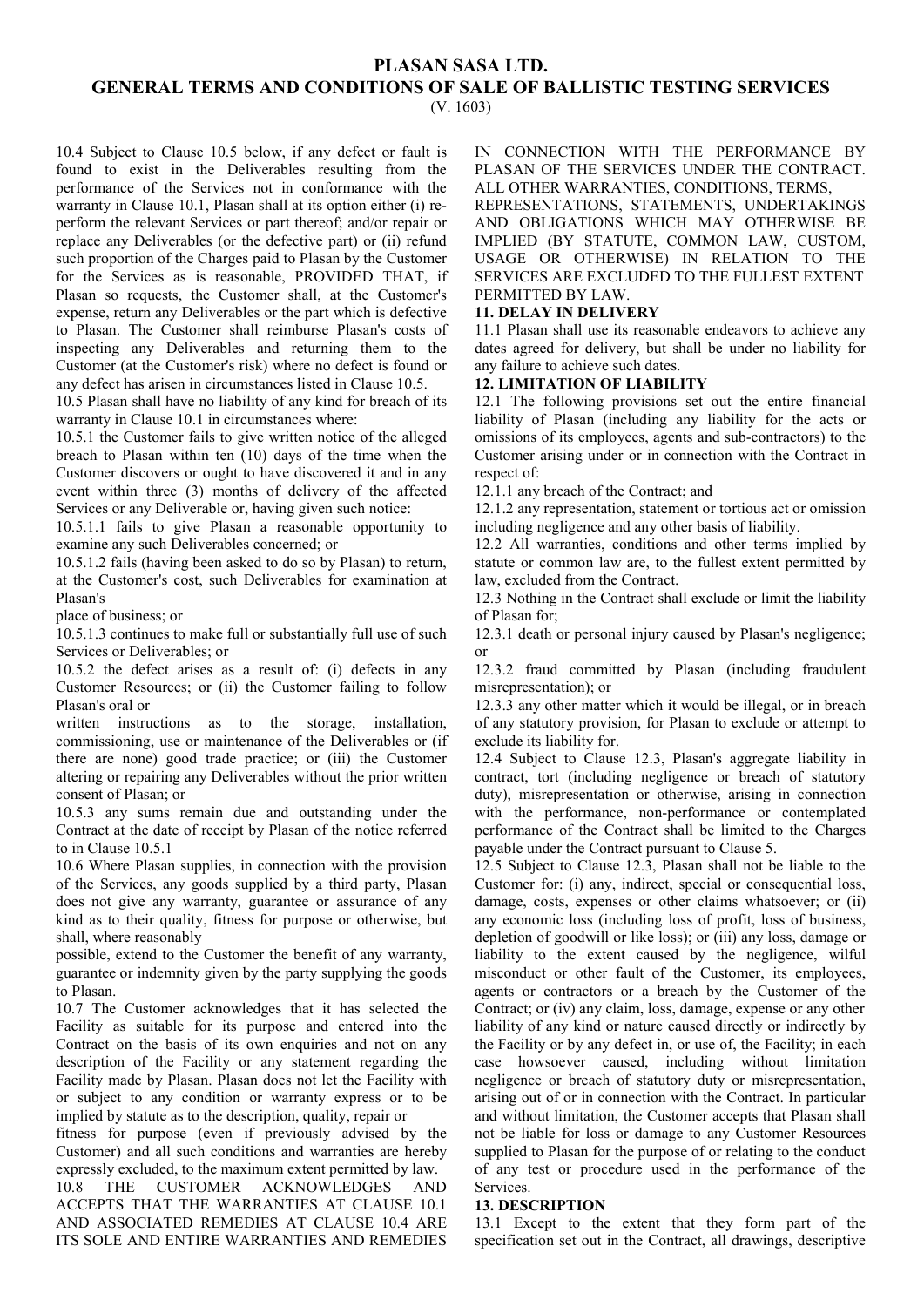matter, specifications and advertising issued by Plasan and any descriptions or illustrations contained in Plasan's catalogues or brochures are issued or published for the sole purpose of giving an approximate idea of the matters described in them and will not form part of the Contract.

#### 14. SAFETY

14.1 The Customer shall, in accordance with statutory health and safety requirements, provide prior written notice to Plasan of any health or safety hazards associated with any Customer Resources and/or Customer facilities used by Plasan in the performance of the Services.

14.2 Plasan reserves the right to inspect any Customer Resources which Customer wishes to deliver to any Plasan premises and to refuse them entry if Plasan considers them to be unsafe or pose unacceptable risks of injury or damage to persons or property.

14.3 The Customer shall meet any reasonable costs incurred by Plasan resulting from the rejection of such Customer Resources by Plasan and Plasan shall not be liable for any costs or delays to the Contract resulting from any decision under this Clause.

14.4 Plasan may at any time make any changes to the Services which are necessary to comply with any applicable safety or other statutory requirements, or which do not materially affect the nature or quality of the Services. Plasan shall within a reasonable time notify the Customer that such changes have been made. In the event that changes are made to the Services resulting from safety or other statutory requirements which become effective after the date of the Contract, then the reasonable charges associated with such change shall be to the Customer's account and Plasan shall be entitled to a reasonable extension of time for performance of the affected Services.

## 15. COMMERCIAL CONFIDENTIALITY

15.1 Without prejudice to the rights of either Party arising elsewhere in the Contract, all Proprietary Information exchanged between the Customer and Plasan (including that contained in any Customer Resources and Deliverables) shall be treated as commercially confidential in accordance with this Clause.

15.2 Neither Party shall use, disclose or knowingly permit to be disclosed to any person (except those employees, agents or subcontractors who need to know the information for the purposes of the Contract or to outsourced service providers to a Party who need to know the information for the purposes of providing services to that Party) any Proprietary Information of the other Party without the prior written consent of the other Party and both Parties shall ensure that such employees, agents or sub-contractors are subject to like obligations of confidentiality as bind the Parties.

15.3 The obligations of confidentiality owed by one Party to the other set out in this Clause shall remain in force despite the completion (or earlier determination) of the Contract but shall not apply to information which:

15.3.1 is in or enters the public domain (otherwise than by a breach of the receiving Party's confidentiality obligations under the Contract);

15.3.2 is known without restriction to the receiving Party at the time of disclosure without breach of any obligation of confidentiality;

15.3.3 becomes known to the receiving Party without restriction from an independent source having the right to convey it; or

15.3.4 is shown to the reasonable satisfaction of the originating Party to have been generated independently by the receiving Party.

15.4 Nothing herein shall prevent the disclosure of information by the receiving Party to the extent required by applicable law or by the regulations of any stock exchange or regulatory authority to which such Party is subject or pursuant to any order of court or other competent authority or tribunal PROVIDED THAT:

15.4.1 the receiving Party first gives the other Party, where possible, the opportunity to make and/or manage the necessary disclosure;

15.4.2 where the receiving Party is required to make the disclosure itself, the disclosure made is the minimum required (having regard to

all possible exemptions from disclosure) and is made under maximum possible constraints of confidentiality; and

15.4.3 the other Party is provided with full information on the intended disclosure and is fully consulted.

15.5 This Clause shall not apply to the disclosure of any Proprietary Information contained in any Deliverables to the extent that such disclosure is reasonably necessary for the exercise by the Customer of the right referred to in Clause 6.3. 15.6 The Parties acknowledge that damages would not be an adequate remedy for any breach of this Clause and that (without prejudice to any other rights or remedies that the Parties may be entitled to as a matter of law), both Parties will be entitled to seek the remedies of injunction, specific performance, and other equitable relief to enforce the provisions of this Clause and no proof of special damages shall be necessary for the enforcement of the provisions of this Clause.

#### 16. TERMINATION

16.1 Unless terminated earlier in accordance with this Clause, the Contract shall automatically terminate at the end of the Term.

16.1.1 Without prejudice to any rights of action or remedy which have accrued or shall accrue, either Party (the "Terminating Party") may at any time by written notice (in accordance with Clause22) terminate the Contract if;

16.1.2 the other Party is in breach of any material obligation under the Contract (which shall include non-payment of any sum due)and if the breach is capable of remedy, the other Party has failed to remedy such breach within thirty (30) days of written notice to that Party requiring remediation of the breach; or

16.1.3 any distress, execution or other process is levied upon any of the assets of the other Party; or

16.1.4 the other Party enters into any compromise or arrangement with its creditors, commits any act of bankruptcy or if an order is made or an effective resolution is passed for its winding up (except for the purposes of amalgamation or reconstruction as a solvent company) or if a petition is presented to court, or if a receiver and/or manager, administrative receiver or administrator is appointed in respect of the whole or any part of the other Party's undertaking or assets; or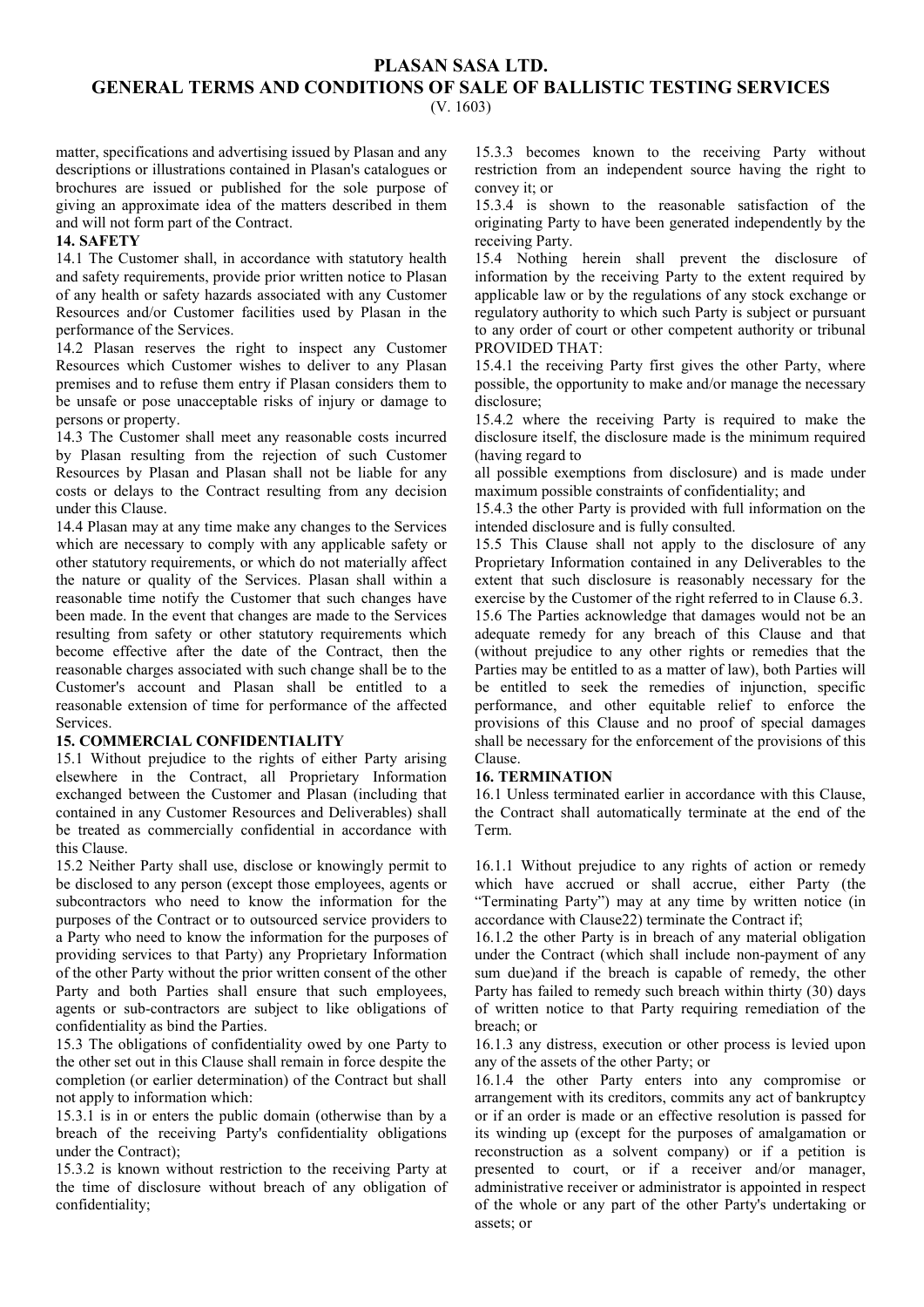16.1.5 the other Party ceases or threatens to cease to carry on its business; or

16.1.6 the financial position of the other Party deteriorates to such an extent that in the opinion of the Terminating Party the capability of the other Party adequately to fulfil its obligations under the Contract has been placed in jeopardy.

16.2 Where Plasan terminates the Contract under this Clause, the Customer shall within seven (7) days pay to Plasan: (i) all

outstanding payments invoiced by Plasan under the Contract at the date of termination; (ii) in addition a fair and reasonable price for work done or in progress but not invoiced for at the date of termination; (iii) all costs (including overheads) and liabilities incurred by Plasan arising out of or resulting from termination, including but not limited to suppliers' and subcontractors' cancellation charges; and (iv) a sum in respect of the profits which Plasan would have made under the Contract but for its termination.

16.3 The provisions of Clauses 4.2, 5.5, 5.6, 6, 7.2, 8, 10, 12, 15, 17, 19, 20, 23.5 and 24 shall survive the expiry or termination of the Contract together with any other provision which by the nature of its terms is implicitly intended to survive expiry or termination.

# 17. FORCE MAJEURE

17.1 Plasan shall not be liable for any failure to perform, or any delay in performing, its obligations if the failure or delay is due directly or indirectly to any cause beyond the reasonable control of Plasan, which shall include but not be limited to the following:

17.1.1 any act of God, fire, flood, explosion, accident, war, governmental actions, strikes, civil disturbance or emergency;

17.1.2 any major plant or equipment or power failure or shortage which has a material affect on the operation of a facility; or

17.1.3 the postponement of any trial or test as a result of adverse weather or unsafe conditions.

17.2 In the event of failure or delay arising from such circumstances, Plasan will provide full details to the Customer and shall take reasonable steps to mitigate the effect of the delay. Performance of the Contract shall be suspended for such time as the delay continues.

17.3 Either Party may terminate the Contract upon written notice to the other Party and if the event of Force Majeure lasts more than 180 days. In such event the Parties shall, subject to the provisions of Clause16.3, be released from all obligations under the Contract and the Customer shall pay to Plasan within seven (7) days: (i) all outstanding payments invoiced by Plasan under the Contract at the date of termination; (ii) any amount due pursuant to Clause 4.3; and (iii) in addition a fair and reasonable price for work done or in progress but not invoiced for at the date of termination.

#### 18. ASSIGNMENT

18.1 The Customer shall not be entitled to assign the Contract or any part of it without the prior written consent of Plasan.

18.2 Plasan may assign the Contract or any part of it to any person, firm or company.

# 19. PUBLICITY

19.1 Neither the Customer nor Plasan shall without the prior written consent of the other Party; (i) make use of the other Party's name; (ii) make use of the name of any of the other Party's personnel, customers or agents; (iii) make use of any information obtained under the Contract for publicity purposes; or (iv) refer to the other Party or the Contract in any advertisement except to the extent required by law or any competent regulatory body.

## 20. DISPUTE RESOLUTION

20.1 If any dispute arises out of or in connection with the Contract ("Dispute") the Parties undertake that, prior to the commencement of any legal proceedings pursuant to Clause 24, they will seek to have the Dispute resolved amicably by use of an alternative dispute resolution procedure acceptable to both Parties. Either Party will be entitled to initiate the process by written notice to the other.

20.2 If the Dispute has not been resolved to the satisfaction of either Party within thirty days of initiation of the procedure pursuant to Clause 20.1 or if either Party fails or refuses to participate in or withdraws from participating in the procedure then either Party may deal with the Dispute through legal proceedings issued in accordance with Clause 24.

# 21. EXPORT LICENCES

21.1 Plasan shall use reasonable endeavours to obtain all necessary export or other licences, consents, clearances and/or authorisations (together, the "Export Licences") required in order to sell and export the Services and Deliverables.

21.2 The Customer shall, at its own cost and expense, assist Plasan in obtaining an end-user certificate, undertaking or such other information as shall be reasonably required by Plasan to pursue any application for Export Licences.

21.3 Each Party shall comply with the terms or requirements of any Export Licences, end-user certificate or any other trade control legislation or regulations, which apply to the export, import or use of the Services or Deliverables.

21.4 In the event that such Export Licences are not granted or are revoked, then:

21.4.1 such event shall be deemed to be a Force Majeure event under Clause 17 and Plasan shall have no liability to the Customer for completing the sale of any Services or Deliverables affected by such Export Licences, or for any loss, expense or damage whatsoever suffered by the Customer; and 21.4.2 notwithstanding Clause 17.3, Plasan may, by notice in writing to the Customer, immediately terminate the Contract or any part of it relating to the Services or Deliverables in respect of which the Export Licences have not been granted or have been revoked.

21.5 The Customer shall be responsible for obtaining all necessary import clearances and licences, and paying for all import duties, taxes or payments due, in relation to any Customer Resources to be delivered to Plasan in connection with the performance of the

#### Services. 22. NOTICES

22.1 A notice given under or in connection with the Contract must be in writing and delivered by hand or sent by first class post to the Company Secretary at Plasan's registered office with a copy to the Commercial Manager at the address set out in the Contract or (as the case may be) to the address of the Customer shown in the Contract or to such other address or individuals as either Plasan or the Customer (as the case may be) may substitute by notice to the other Party.

22.2 Notice shall be deemed given:

22.2.1 if sent by first class post or international overnight courier: two business days after posting or sending by such courier exclusive of the day of posting or sending;

22.2.2 if delivered by hand: on the day of delivery;